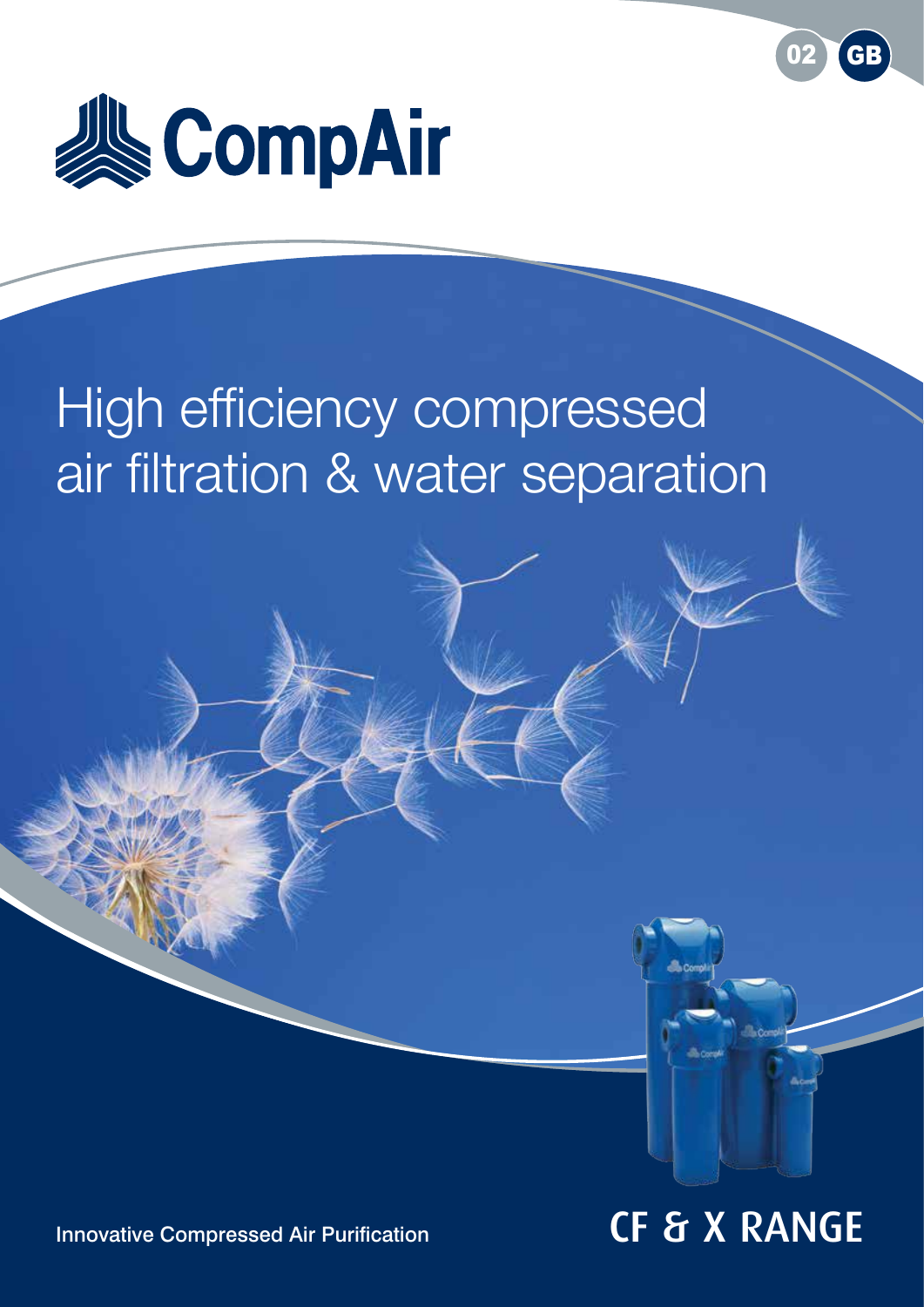

# A filter range you can trust

**The reliability of compressed air filtration is paramount to the ongoing fight against problems caused through contamination entering the air system. Contamination in the form of dirt, oil and water can lead to:**

- Pipescale and corrosion within pressure vessels
- Damage to production equipment, air motors, air tools, valves and cylinders
- Premature and unplanned desiccant replacement for adsorption dryers
- Spoiled product

The CompAir filtration range offers various products and grades of filtration to provide peace of mind whatever the air quality requirement.

# CompAir filtration solutions that pay off

CompAir's commitment to providing energy efficient products does not end with the compressor ranges. The air treatment products are perfectly balanced to provide compressed air users with a wide choice of products to gain the right level of performance with optimum energy savings.



Choose CompAir filters to protect your production processes with reduced energy consumption,  $CO<sub>2</sub>$  emissions and operational costs.

# Innovative features mean outstanding performance without compromise

With differential pressure that starts low and stays low, these filters offer a solution to people who want high performance filtration without the usual high energy running costs. Independently verified by Llyods Register using ISO12500 and ISO8573 test methods, these products either meet or exceed the requirements of ISO8573-1.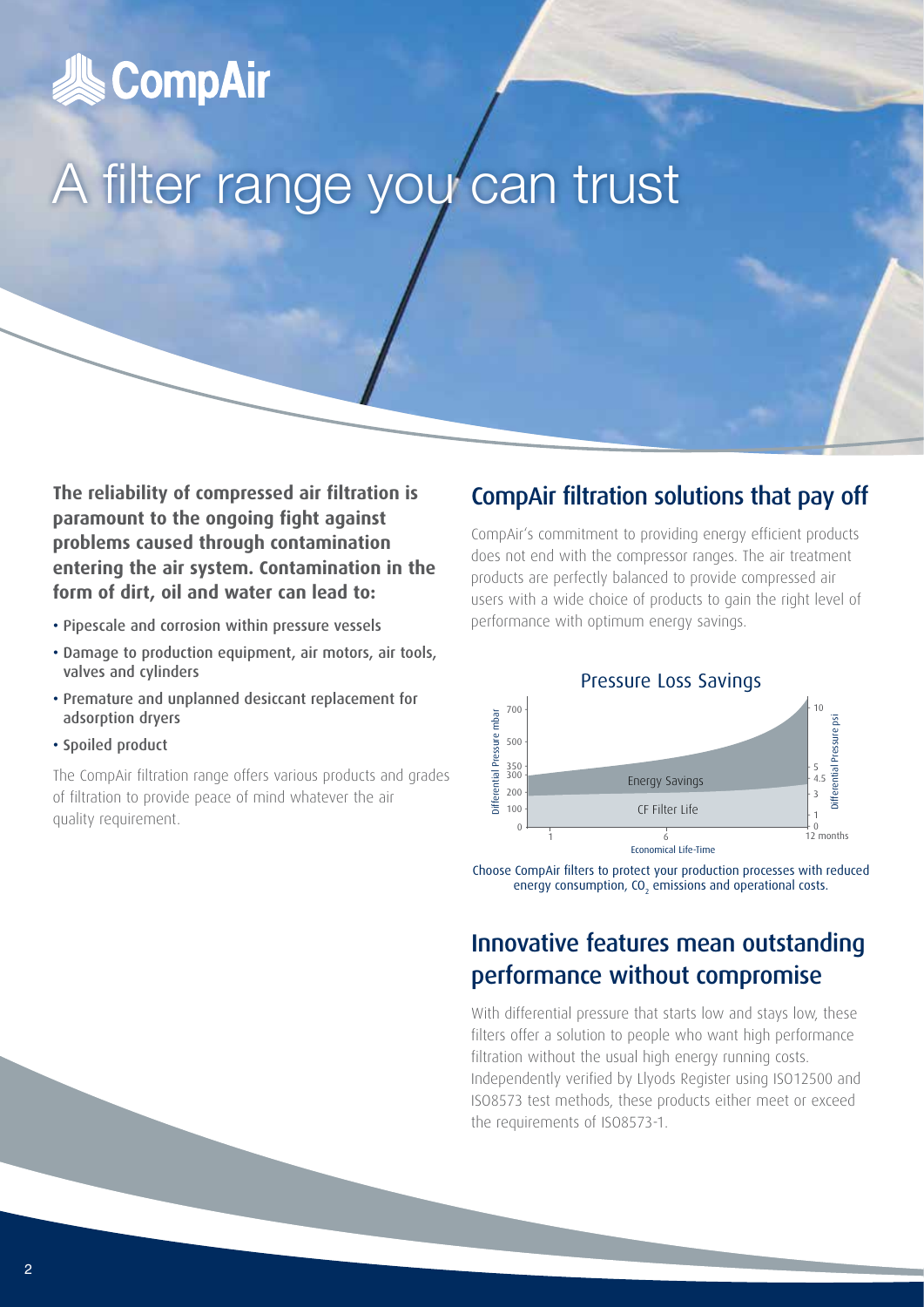The CompAir filter range has been constantly innovated and has become a leading technology, providing the exact balance between air quality, energy efficiency and low lifetime costs.

# Compressed Air Purification – The perfect choice!

### Water Separation – The X-Range of water separators

The X-range of water separators provide bulk condensed water and liquid oil removal and are used to protect coalescing filters against bulk liquid contamination.

 $0.6 - 421$  m<sup>3</sup>/min<sup>\*</sup>  $21 - 14885$  cfm<sup>\*</sup>



## Filtration – The CF-Range of cast filters

The CF-range of filters efficiently removes water and oil aerosols, atmospheric dirt and solid particles, rust, pipescale and micro-organisms.

 $0.6 - 60$  m<sup>3</sup>/min<sup>\*</sup>  $21 - 2119$  cfm<sup>\*</sup>

 $\mathcal{G}$ 



 $\frac{1}{2}$ 

Compressed air contamination will ultimately lead to:

- $\blacktriangledown$  Inefficient production processes
- **V** Spoiled, damaged or reworked products
- $\blacktriangledown$  Reduced production efficiency
- $\blacktriangledown$  Increased manufacturing costs

## Filtration – The CF-Range of flanged filters

For larger flowrate or higher pressure applications the flanged filters are available in the standard five filtration grades.

 $37 - 521$  m<sup>3</sup>/min<sup>\*</sup> 1312 – 18380 cfm\* \* Flow rate at 25° C, 7 bar

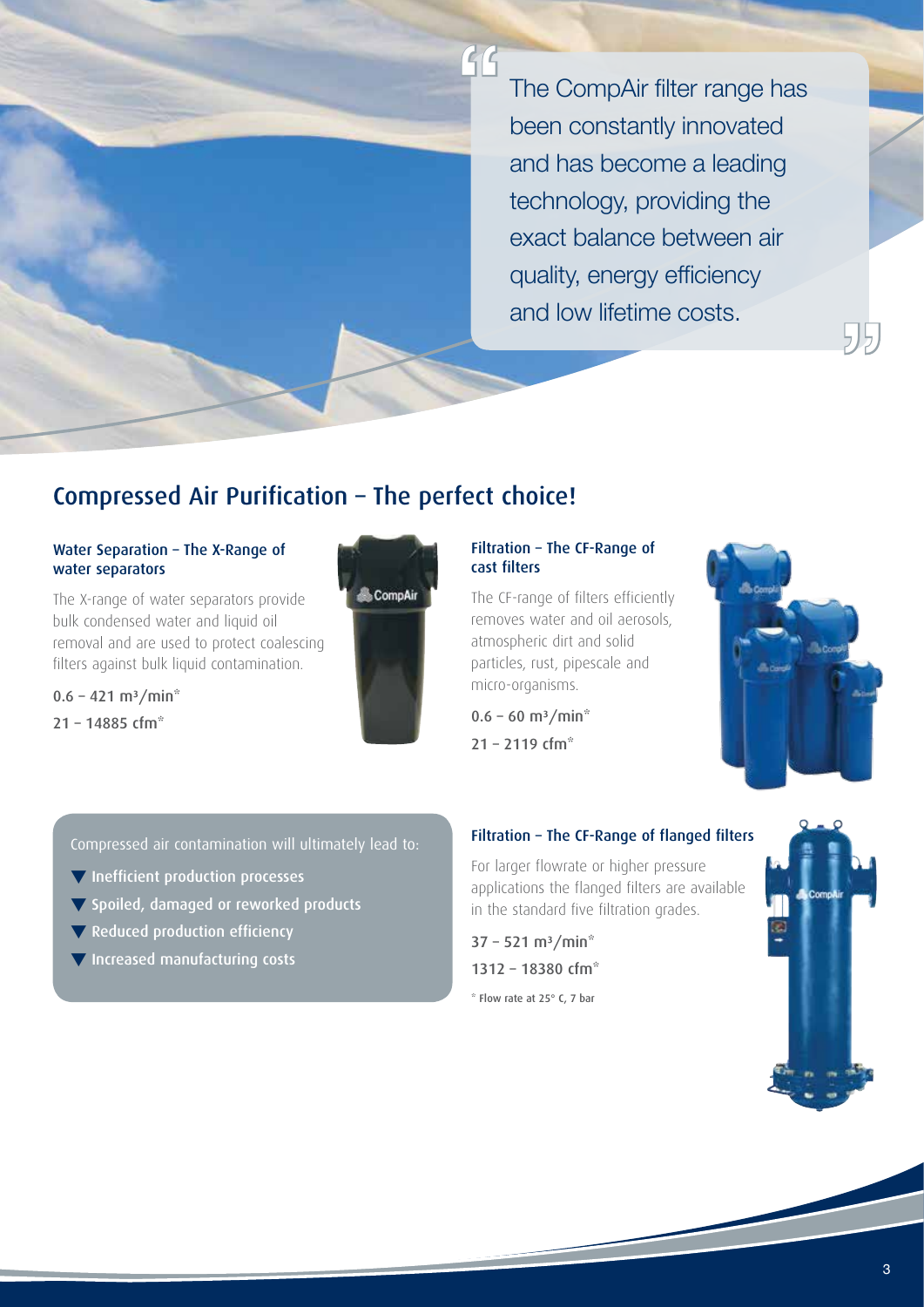

# Energy savings without compromised performance

# High efficiency bulk liquid removal

Water separators remove bulk liquids such as condensate, water and liquid oil from the air flow through directional and centrifugal separation. Installed before a coalescing filter the water separator can provide added protection against bulk liquid contamination enabling the filter to operate more efficiently. The X water separator range from CompAir can operate across various flow conditions and have been optimised to reduce differential pressure with very low maintenance.



# Air quality and energy efficiency through design

The benefit of energy saving without compromised performance is achieved through a number of unique and patented design features which minimise differential pressure.

The CompAir cast filter range combine filter housing and element to work together in maximising energy savings and provide low lifetime costs without compromising on air quality.

The CompAir cast filter housings provide many features leading to direct benefits.

Large range of port sizes to match both pipe size and system flow rate to simplify installation and remove the need for expensive adaptors and fittings.

Large range of filtration grades to match the applications air quality needs.

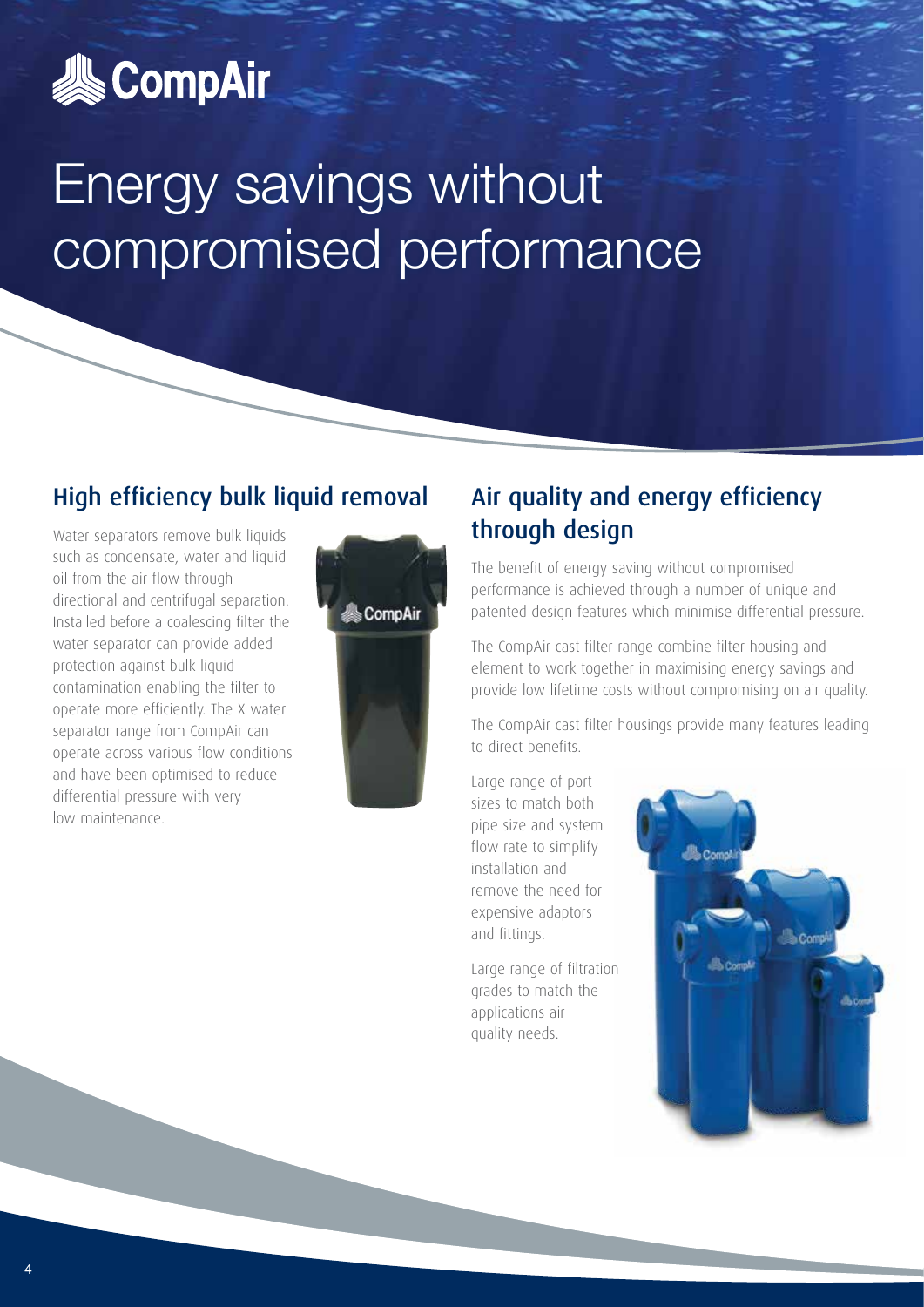Annual service is easy and clean to carry out thanks to and easy to grip housing bowl and no need for the user to directly handle the contaminated element.

Filter housings are guaranteed for 10 years against corrosion providing increased safety and peace of mind.

# High efficiency even at high flow rates

Designed in accordance with ASME VIII Div 1 from carbon steel, the CompAir fabricated filter range can operate at higher flow rates up to 421 m<sup>3</sup>/min (14885 cfm) with high filtration performance. Generous flanged connections and element design features provide a starts low stays low differential pressure which leads to lifetime energy savings and excellent product performance.

These filters utilise a unique filter element which allows for quick and easy maintenance, pleated element technology gives increases filtration and a special drainage layer ensures all coalesced liquids are removed.



# To meet varying requirements, CompAir filters are available in three filter grades:

## Type B: General Purpose Protection

Particle removal down to 1 micron, including water and oil aerosols. Maximum remaining oil aerosol content:

0.6 mg / m<sup>3</sup> at 21 °C / 0.5 ppm(w) at 70 °F.

## Type C: High Efficiency Oil Removal Filtration & High Efficiency Dust Filtration

Particle removal down to 0.01 micron, including water and oil aerosols. Maximum remaining oil aerosol content:

0.01 mg / m<sup>3</sup> at 21 °C / 0.01 ppm(w) at 70 °F.

## Type D: Oil Vapour & Odour Removal

Maximum remaining oil vapour content: 0.003 mg / m<sup>3</sup> at 21 °C / 0.003 ppm(w) at 70 °F.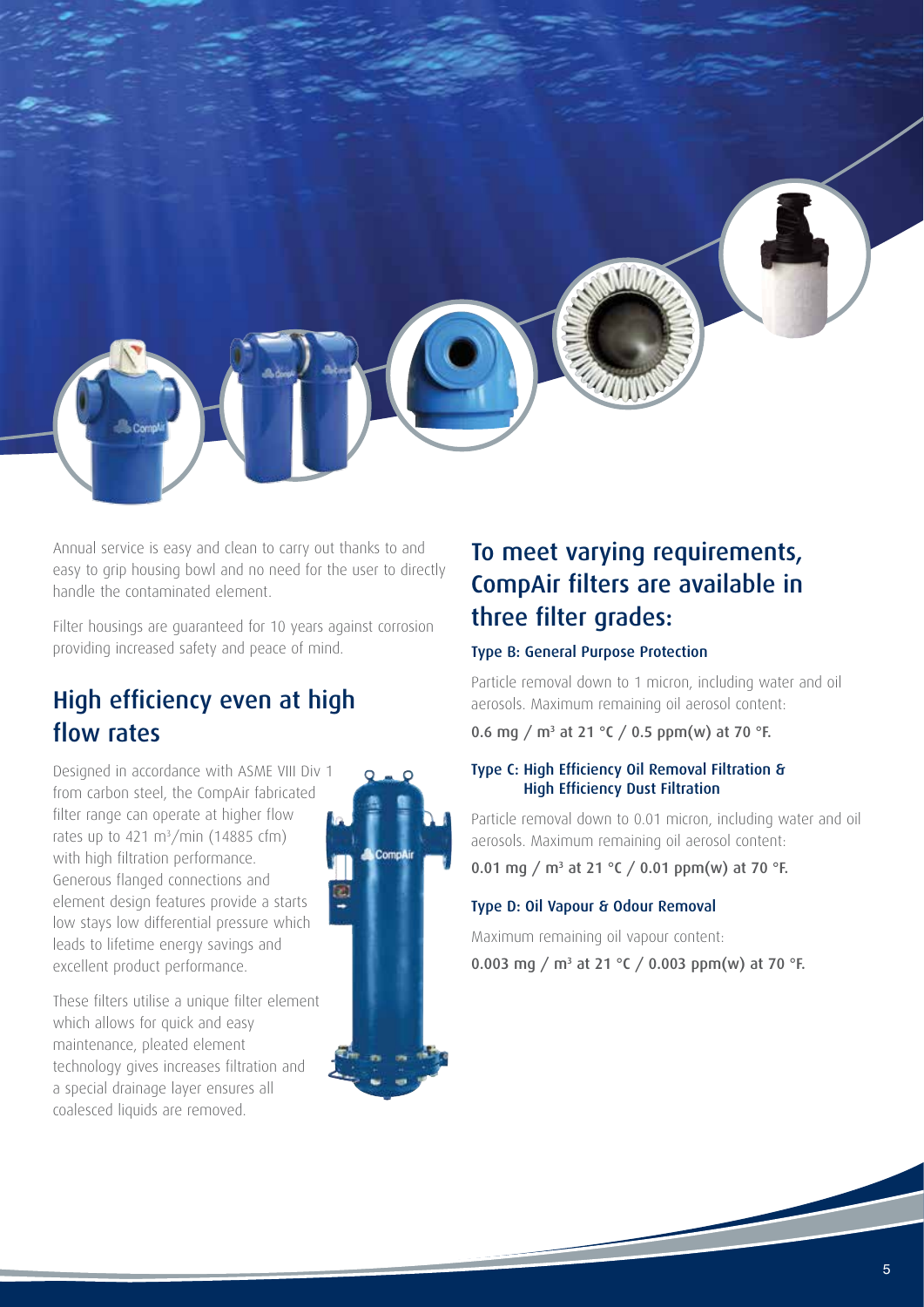

# Increased productivity and profitability through regular maintenance

"<br>|<br>|

# Options & Accessories



# Filter fixing kits

Fixing clamp allows quick and simple connection of multiple filter housings.

### Filter mounting brackets

Mounting brackets provide additional support to filters installed in flexible piping systems or OEM equipment.

## Incident monitor

Used to indicate premature high differential pressure. The Indicator can be retrofitted to existing housings without depressurising the system.





Electronic drain

## Choice of drains

Manual, float and electronic drain option available. Easy connection with standard fittings via 1/2" threaded drain port.

By guaranteeing air quality and ensuring energy consumption is kept to a minimum, CompAir purification products can reduce the total cost of ownership and help improve profitability through improved manufacturing efficiencies.

# Maintaining air quality and energy efficiency through regular maintenance

515.

Filters are installed to provide contaminant removal to a specific air quality requirement, therefore the primary reason to change filter elements should always be to maintain air quality and they should therefore be replaced every 12 months.

# The benefits of annual filter element changes

- Guaranteed optimised performance
- Air quality continues to meet international standards
- Protection of downstream equipment, personnel and processes
- Low operational costs
- Increased productivity and profitability
- Continued piece of mind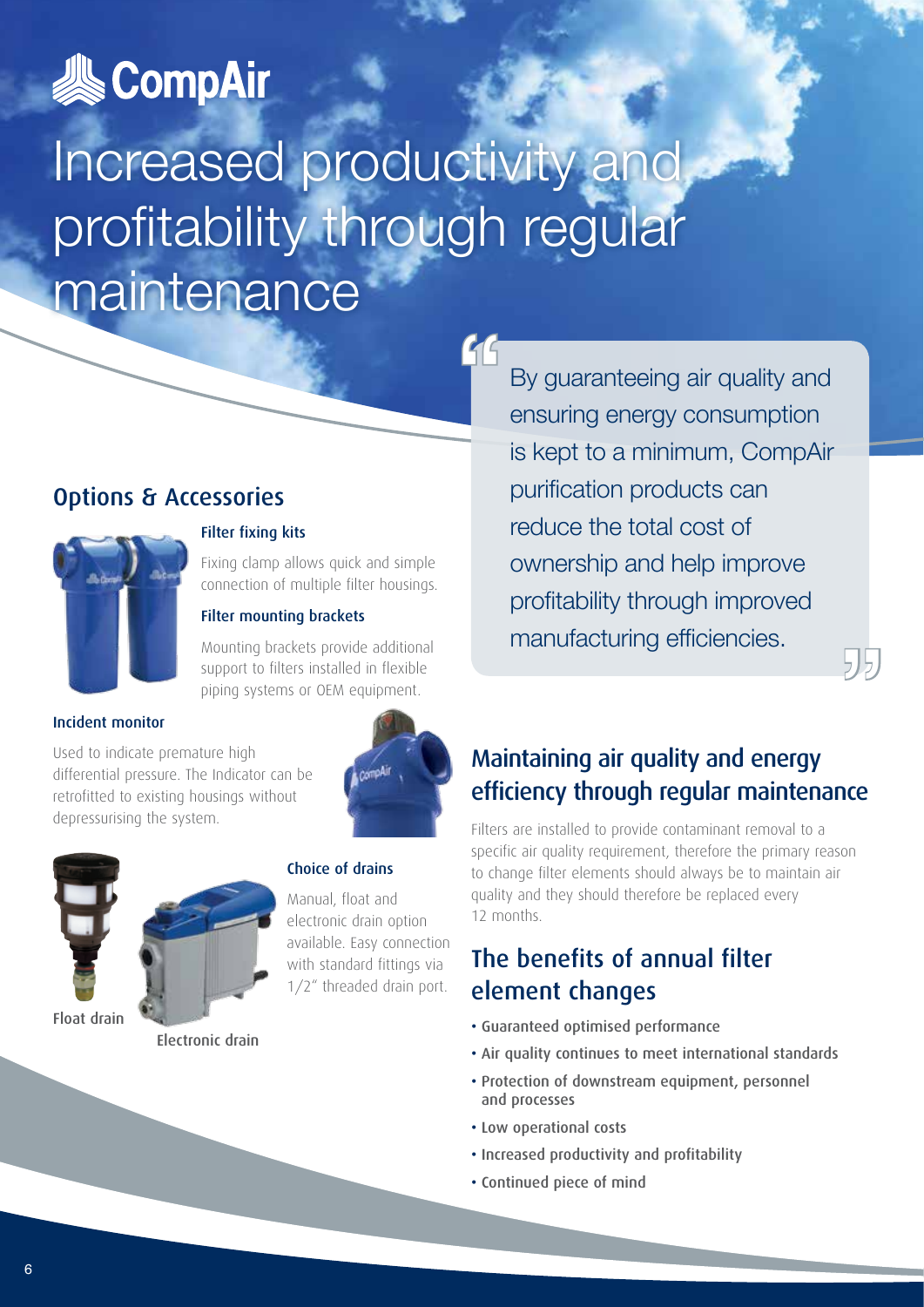### Technical Data - Compressed Air Condensate Separators - X Series

| Separator Type 3)     | Port Size                   | Air Flow Rates m <sup>3</sup> /min cfm |            |              |            |                                 |            |                     |            |                     |            |                   | <b>Height</b> | <b>Depth</b> | Weight     |  |
|-----------------------|-----------------------------|----------------------------------------|------------|--------------|------------|---------------------------------|------------|---------------------|------------|---------------------|------------|-------------------|---------------|--------------|------------|--|
| including float drain | ISO228-1<br><b>BSPP</b>     | 5 bar / 72 psi                         |            |              |            | 7 bar / 100 psi 9 bar / 130 psi |            | 10 bar / 145<br>psi |            | 13 bar / 190<br>psi |            | Length<br>mm / in | mm / in       | mm / in      | kg / lbs   |  |
| X006G1/4              | $1/4$ <sup>11</sup>         |                                        |            |              |            |                                 |            |                     |            |                     |            |                   |               |              |            |  |
| X006G3/8              | $3/8$ <sup>11</sup>         | 0.45 / 15.9                            |            | 0.60<br>21.2 |            | 0.71<br>25.2                    |            | 0.75<br>26.5        |            | 0.84<br>29.9        |            | 76/3.0            | 181.5 / 7.2   | 64/2.5       | 0.6 / 1.3  |  |
| X006G1/2              | $\frac{1}{2}$ <sup>11</sup> |                                        |            |              |            |                                 |            |                     |            |                     |            |                   |               |              |            |  |
| X024G3/8              | $3/8$ <sup>11</sup>         | 1.80 / 63.8                            |            |              |            |                                 |            |                     |            |                     |            |                   |               |              |            |  |
| X024G1/2              | $1/2$ <sup>11</sup>         |                                        |            | 2.40 / 84.8  |            | 2.86 / 101                      |            |                     |            | 3.38 / 119          |            |                   |               |              |            |  |
| X024G3/4              | $3/4$ <sup>11</sup>         |                                        |            |              |            |                                 |            | 3.00 / 106          |            |                     |            | $\sqrt{97.5}/3.8$ | 235 / 9.3     | 84 / 3.3     | 1.1 / 2.4  |  |
| X024G1                | 1"                          |                                        |            |              |            |                                 |            |                     |            |                     |            |                   |               |              |            |  |
| X066G3/4              | $3/4$ <sup>11</sup>         | 4.96 / 175                             |            |              |            |                                 |            |                     |            |                     |            | 275/10.8          |               |              |            |  |
| X066G1                | 1"                          |                                        |            | 6.60 / 233   |            | 7.86 / 278                      |            | 8.25 / 291          |            | 9.29 / 328          |            |                   |               | 115 / 4.5    |            |  |
| X066G11/4             | $1\frac{1}{4}$              |                                        |            |              |            |                                 |            |                     |            |                     |            |                   | 129/5.1       |              | 2.2 / 4.8  |  |
| X066G11/2             | $1\frac{1}{2}$              |                                        |            |              |            |                                 |            |                     |            |                     |            |                   |               |              |            |  |
| X210G11/4             | $1\frac{1}{4}$              |                                        |            |              |            |                                 |            |                     |            |                     |            |                   |               |              |            |  |
| X210G11/2             | $1\frac{1}{2}$              | 15.79 / 558                            |            | 21.0 / 742   |            | 25.0 / 883                      |            | 26.25 / 928         |            | 29.58 / 1045        |            | 170/6.7           | 432 / 17      | 156 / 6.1    | 5.1 / 11.2 |  |
| X210G2                | 2 <sup>m</sup>              |                                        |            |              |            |                                 |            |                     |            |                     |            |                   |               |              |            |  |
| X480G21/2             | $2\frac{1}{2}$              | 36.09 / 1275                           |            |              |            | 57.1 / 2019                     |            | 60.0 / 2120         |            | 67.6 / 2389         |            | 205 / 8.1         | 504 / 19.9    | 181 / 7.1    | 10/22      |  |
| X480G3                | 3"                          |                                        |            | 48.0 / 1696  |            |                                 |            |                     |            |                     |            |                   |               |              |            |  |
| <b>Flange housing</b> | <b>Port Size</b>            | 5 bar                                  |            | 7 bar        |            | 9 bar                           |            | 10 bar              |            | 13 bar              |            | Length            | <b>Height</b> | <b>Depth</b> | Weight     |  |
|                       |                             | $m^3/m$ in                             | <b>CFM</b> | $m^3/m$ in   | <b>CFM</b> | $m^3/m$ in                      | <b>CFM</b> | $m^3/m$ in          | <b>CFM</b> | $ m^3/m$ in $ $     | <b>CFM</b> | mm / in           | mm / in       | mm / in      | kg / lb    |  |
| <b>X480GF</b>         | <b>DN80</b>                 | 41                                     | 1441       | 48           | 1695       | 54                              | 1915       | 57                  | 2017       | 65                  | 2305       | 370 / 14.6        | 1070 / 42.1   | 285 / 11.2   | 66 / 146   |  |
| <b>X600GF</b>         | <b>DN100</b>                | 51                                     | 1801       | 60           | 2119       | 68                              | 2394       | 71                  | 2522       | 82                  | 2882       | 450 / 17.7        | 1120 / 44.1   | 13.4<br>340. | 102 / 225  |  |
| X1080GF               | <b>DN150</b>                | 92                                     | 3242       | 108          | 3814       | 122                             | 4310       | 129                 | 4539       | 147                 | 5187       | 580 / 22.8        | 1240 / 48.8   | 460 / 18.1   | 191 / 434  |  |
| <b>X1800GF</b>        | <b>DN200</b>                | 153                                    | 5556       | 180          | 6537       | 203                             | 7387       | 214                 | 7779       | 245                 | 8890       | 750 / 29.5        | 1585 / 62.4   | 640 / 25.2   | 397 / 875  |  |
| <b>X2880GF</b>        | <b>DN250</b>                | 245                                    | 8645       | 288          | 10171      | 325                             | 11493      | 343                 | 12103      | 392                 | 13833      | 862 / 33.9        | 1570 / 61.8   | 715 / 28.2   | 537 / 1184 |  |
| <b>X4320GF</b>        | <b>DN300</b>                | 358                                    | 12652      | 421          | 14885      | 476                             | 16820      | 501                 | 17713      | 573                 | 20244      | 1000 / 39.4       | 1610 / 63.4   | 840 / 33.1   | 675 / 1488 |  |
|                       |                             |                                        |            |              |            |                                 |            |                     |            |                     |            |                   |               |              |            |  |

## Technical Data - Compressed Air Filter - CF Series

|                                                                |                            | <b>Port Size</b>                 |                       |                      | Air Flow Rates <sup>1)</sup> m <sup>3</sup> /min cfm |                       |                              |                       |                       |                            |                                  |                                    |                          | <b>Replacement</b>                |                   |                                           |  |
|----------------------------------------------------------------|----------------------------|----------------------------------|-----------------------|----------------------|------------------------------------------------------|-----------------------|------------------------------|-----------------------|-----------------------|----------------------------|----------------------------------|------------------------------------|--------------------------|-----------------------------------|-------------------|-------------------------------------------|--|
| <b>Filter Model CF G</b><br>Port & Grade B C D                 |                            | ISO228-1<br><b>BSPP</b>          | 5 bar<br>72 psi       |                      | 7 bar<br>100 psi                                     | 9 bar<br>130 psi      |                              | 10 bar<br>145 psi     | 13 bar<br>190 psi     |                            | Length<br>mm / in                | <b>Height</b><br>mm / in           | <b>Depth</b><br>mm / in  | Weight<br>kg / lbs                |                   | <b>Element CF G</b><br>Port & Grade B C D |  |
| CF0006G1/4 (Grade)<br>CF0006G3/8 (Grade)<br>CF0006G1/2 (Grade) | G1/4''<br>G3/8''<br>G1/2'' |                                  | 0.51<br>18.0          |                      | 0.6<br>21.2                                          |                       | 0.68<br>0.71<br>24.0<br>25.2 |                       |                       | 0.82<br>76.0 / 3.0<br>28.8 |                                  | 181.5/<br>7.12                     |                          | 64 / 2.5<br>0.6 / 1.3             |                   | <b>CE0006G B C D</b>                      |  |
| CF0012G3/8 (Grade)<br>CF0012G1/2 (Grade)                       |                            | G3/8''<br>1.02<br>36.0<br>G1/2'' |                       |                      | 1.20<br>42.4                                         | 1.36<br>47.9          |                              | 1.43<br>50.5          | 1.63<br>57.7          |                            | 97.5 / 3.8                       | 235/9.3                            | 84/3.3                   | 1.1 / 2.4                         |                   | <b>CE0012G B C D</b>                      |  |
| CF0018G1/2 (Grade)<br>CF0018G3/4 (Grade)<br>CF0018G1 (Grade)   | G1/2''<br>G3/4''<br>G1''   |                                  | 1.53<br>54.1          |                      | 1.80<br>63.6                                         |                       | 2.03<br>2.14<br>71.9<br>75.7 |                       | 2.45<br>86.5          |                            | 97.5 / 3.8<br>235 / 9.3          |                                    | 84/3.3                   | 1.1 / 2.4                         |                   | <b>CE0018G B C D</b>                      |  |
| CF0036G3/4 (Grade)<br>CF0036G1 (Grade)                         |                            | G3/4''<br>G1''                   | 3.06<br>108           |                      | 3.60<br>127                                          | 4.07<br>144           |                              | 4.28<br>151           | 4.90<br>173           |                            | 129.0<br>274.8/<br>5.1<br>10.8   |                                    | 115 / 4.5                | 2.2 / 4.8                         |                   | <b>CE0036G B C D</b>                      |  |
| CF0066G1 (Grade)<br>CF0066G11/4 (Grade)<br>CF0066G11/2 (Grade) | G1''<br>G11/4''<br>G11/2'' |                                  | 5.61<br>198           |                      | 6.60<br>233                                          | 7.46<br>263           |                              | 7.85<br>277           | 8.98<br>317           |                            | 129.0 /<br>364.3/<br>5.1<br>14.3 |                                    | 115 / 4.5                | 2.7 / 5.9                         |                   | CE0066G B_C_D                             |  |
| CF0096G11/4 (Grade)<br>CF0096G11/2 (Grade)                     |                            | G11/4''<br>G11/2''               |                       | 8.16                 | 9.60<br>10.8<br>339<br>383                           |                       |                              | 11.4<br>404           | 13.1<br>461           |                            | 170.0 /<br>6.7                   | 432.5 /<br>17.0                    | 156 / 6.1                | 5.1 / 11.2                        |                   | <b>CE0096G B C D</b>                      |  |
| CF0132G11/2 (Grade)<br>CF0132G2 (Grade)                        |                            | G11/2''<br>G2''                  | 11.22<br>396          |                      | 13.20<br>466                                         | 14.92<br>527<br>22.37 |                              | 15.71<br>555          | 17.95<br>634          |                            | 170.0 /<br>6.7                   | 524.5/<br>20.6                     | 156 / 6.1                | 5.7 / 12.5                        |                   | CE0132G B_C_D                             |  |
| CF0198G2 (Grade)<br>CF0258G21/2 (Grade)                        |                            | G2''<br>G2 1/2''                 | 16.83<br>595<br>21.93 | 19.80<br>670<br>25.8 |                                                      | 791<br>29.15          |                              | 23.56<br>833<br>30.70 | 26.93<br>951<br>35.09 |                            | 170.0<br>6.7<br>204.8/           | 524.5/<br>20.6<br>641.6/           |                          | 5.7 / 12.5<br>156 / 6.1<br>11.1 / |                   | <b>CE0198G B C D</b>                      |  |
| CF0258G3 (Grade)                                               | G3''                       |                                  |                       | 775<br>912           |                                                      | 1030                  |                              | 1085                  | 1240                  |                            | 8.1                              | 25.3                               | 181 / 7.1                | 24.4                              |                   | CE0258G B C D                             |  |
| CF0372G21/2 (Grade)<br><b>CF0372G3 (Grade)</b>                 |                            | G2 1/2''<br>G3''                 | 31.62<br>1117         |                      | 37.20<br>1314                                        | 42.04<br>1485         |                              | 44.27<br>1564         | 50.59<br>1788         |                            | 204.8/<br>8.1                    | 832.1<br>32.8                      | 181 / 7.1                | 13.9/<br>30.6                     |                   | <b>CE0372G B C D</b>                      |  |
| CF0600G4 (Grade)                                               | G4''                       |                                  | 51.0<br>1802          |                      | 60<br>2120                                           | 67.8<br>2396          |                              | 71.4<br>2523          | 81.6<br>2883          |                            | 840 / 16.5                       | 1694 / 33.3                        | 282 / 11.1               | 44.5/<br>98.1                     |                   | 3 x CE0600N<br>B C D-F                    |  |
| Fabricated Housing <sup>2)</sup>                               | Port<br><b>Size</b>        | 5 bar<br>$m^3/m$ in              | <b>CFM</b>            | 7 bar<br>$m^3/m$ in  | <b>CFM</b>                                           | 9 bar<br>$m^3/m$ in   | <b>CFM</b>                   | 10 bar<br>$m^3/m$ in  | <b>CFM</b>            | $m^3/m$ in                 | 13 bar<br><b>CFM</b>             | Length<br>mm / in                  | <b>Height</b><br>mm / in | <b>Depth</b><br>mm / in           | Weight<br>kg / lb | <b>Replacement</b><br><b>Element</b>      |  |
| CF0372G (GRADE) F                                              | <b>DN80</b>                | 32                               | 1115                  | 37                   | 1312                                                 | 42                    | 1483                         | 44                    | 1561                  | 51                         | 1784                             | 440 / 17.3                         | 1065 / 42                | 340 / 13.4                        | 70 / 154          | 1 X CE0372<br>(GRADE)                     |  |
| CF0744G (GRADE) F                                              | <b>DN100</b>               | 63                               | 2231                  | 74                   | 2625                                                 | 84                    | 2966                         | 89                    | 3124<br>101           |                            | 3570                             | 500 / 19.7                         | 1152 / 45.4              | 405 / 16                          | 97/214            | 2 X CE0372<br>(GRADE)                     |  |
| CF1116G (GRADE) F                                              | <b>DN150</b>               | 95                               | 3347                  | 112                  | 3938                                                 | 126                   | 4450                         | 133                   | 4686                  | 152                        | 5356                             | 600 / 23.6                         | 1256 / 49.5              | 520 / 20.5                        | 148 / 326         | 3 X CE0372<br>(GRADE)                     |  |
| CF1488G (GRADE) F                                              | <b>DN150</b>               | 126                              | 4463                  | 149                  | 5251                                                 | 168                   | 5934                         | 177                   | 6249                  | 202                        | 7141                             | 650 / 25.6                         | 1332 / 52.4              | 580 / 22.8                        | 187 / 412         | <b>4 X CE0372</b><br>(GRADE)              |  |
| CF2232G (GRADE) F                                              | <b>DN200</b>               | 190                              | 6695                  | 223                  | 7877                                                 | 252                   | 8901                         | 266                   | 9374                  | 304                        | 10713                            | 750 / 29.5                         | 1415 / 55.7              | 640 / 25.2                        | 240 / 529         | 6 X CE0372<br>(GRADE)                     |  |
| CF3720G (GRADE) F                                              | <b>DN250</b>               | 316                              | 11160                 | 372                  | 13129                                                | 420                   | 14836                        | 443                   | 15624                 | 506                        | 17855                            | 1000 / 39.4                        | 1603 / 63.1              | 840 / 33                          | 470 / 1036        | 10 X CE0372<br>(GRADE)                    |  |
| CF5208G (GRADE) F                                              | <b>DN300</b>               | 443                              | 15623                 | 521                  | 18380                                                | 589                   | 20769                        | 620                   | 21872                 | 708                        | 24997                            | 1050 / 41.3 1706 / 57.2 910 / 35.8 |                          |                                   | 580 / 1279        | 14 X CE0372<br>(GRADE)                    |  |

| <b>CF Filter Grade</b>           |               |    | <b>Temperature Range</b><br>C/F |                       | <b>Initial Differential Pressure</b><br>Wet<br>Dry<br>mbar / $psi$<br>mbar / psi |           |      |       |      | <b>Filtration</b> |      | Pressure Max.<br>bar /psi |          |      | Recommended<br><b>Temperature</b> |                       |      |  |
|----------------------------------|---------------|----|---------------------------------|-----------------------|----------------------------------------------------------------------------------|-----------|------|-------|------|-------------------|------|---------------------------|----------|------|-----------------------------------|-----------------------|------|--|
| $B^{3)}$                         |               |    |                                 | $1.5 - 66 / 35 - 150$ |                                                                                  | 70/1      |      | 140/2 |      |                   | Wet  |                           | 16 / 232 |      |                                   | $1.5 - 80 / 35 - 176$ |      |  |
| (3)                              |               |    |                                 |                       |                                                                                  | 100 / 1.5 |      | 200/3 |      |                   |      |                           |          |      |                                   |                       |      |  |
| D <sup>4</sup>                   |               |    |                                 | $1.5 - 50 / 35 - 122$ |                                                                                  | 70/1      |      |       |      | Drv               |      |                           | 20/290   |      |                                   | $1.5 - 50 / 35 - 122$ |      |  |
|                                  |               |    |                                 |                       |                                                                                  |           |      |       |      |                   |      |                           |          |      |                                   |                       |      |  |
| Line <sup>1</sup>                | $\vert$ bar g |    |                                 |                       | 4                                                                                |           | 6    |       | 8    |                   | 10   | 11                        | 12       | 13   | 14                                | 15                    | 16   |  |
| Pressure                         | $ $ psig      | 15 | 29                              | 44                    | 58                                                                               | 73        | 87   | 100   | 116  | 131               | 145  | 160                       | 174      | 189  | 203                               | 218                   | 232  |  |
| <b>Correction Factor</b><br>0.38 |               |    | 0.53                            | 0.65                  | 0.76                                                                             | 0.85      | 0.93 | 1.00  | 1.07 | 1.13              | 1.19 | 1.25                      | 1.31     | 1.36 | 1.41                              | 1.46                  | 1.51 |  |

supplied with float drain / optional Zero loss drain. For pressures of 16 to 20 bar (g) an alternative drain must be used. 1) supplied with float drain / optional Zero loss drain. For pressures of 16 to 20 bar (g) an alternative drain must be used.